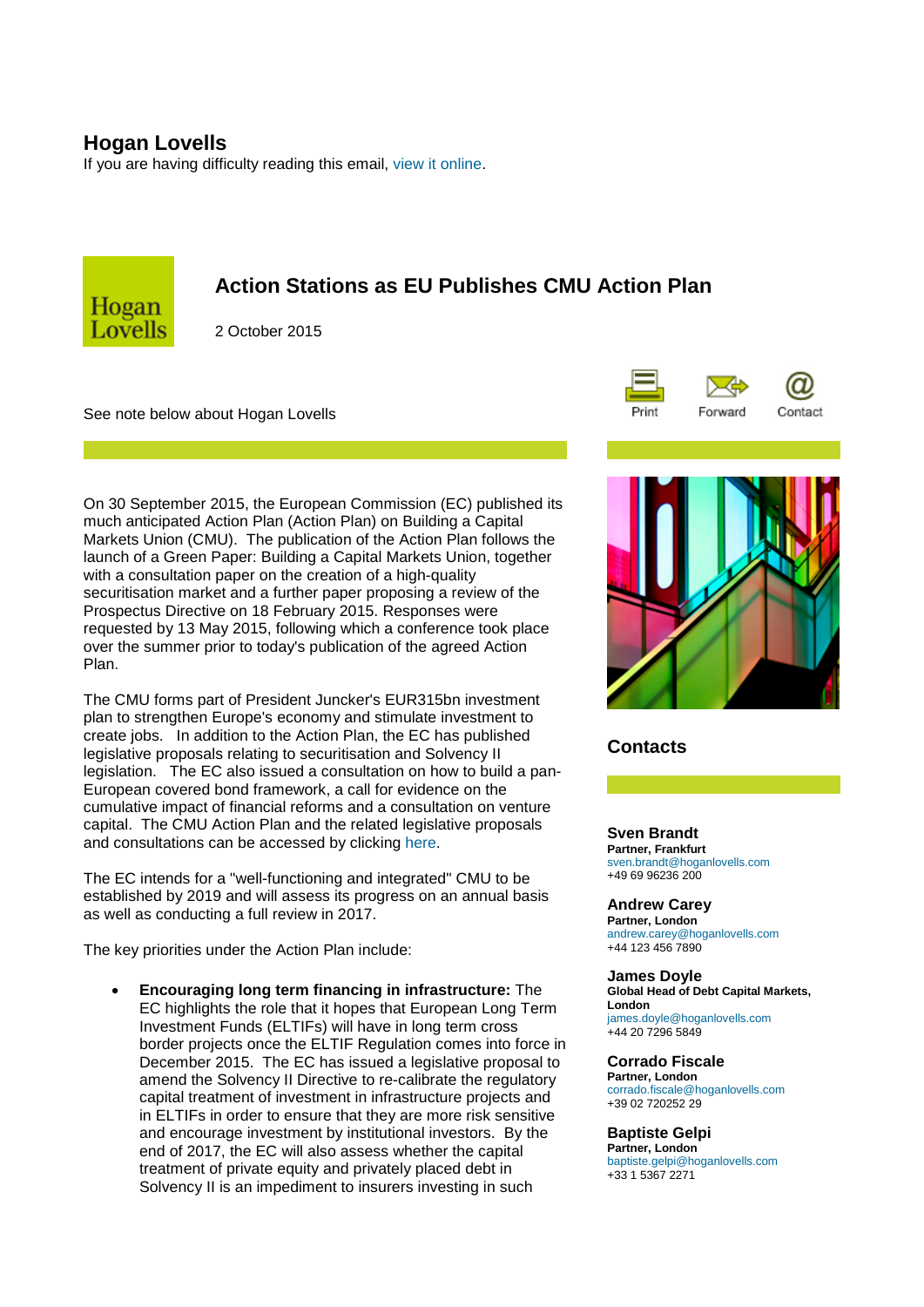assets.

- **Promoting a better functioning securitisation market:** Through a number of proposed amendments and the introduction of simple transparent and standard (STS) designation for securitisations the EC intends to revitalise the European securitisation. Of particular importance to the market will be the proposed re-calibration of capital requirements for institutional investors who invest in STS securitisations. For more information on the securitisations proposals, please see our publication ["European Commission](http://ehoganlovells.com/collect/click.aspx?u=+kwomMh7G5egKwKIdJmC2fEynUBLuDtxIJ0Kwa2gyQjE80yEfSlrgxN2nlv1QTiKtGvNXqh1k7akQaMbmXiVUO3dFzxYT1Mh&rh=ff0022831dc88e8d3c84e4fc6245ad41e6883500)  [publishes major changes to European securitisation rules".](http://ehoganlovells.com/collect/click.aspx?u=+kwomMh7G5egKwKIdJmC2fEynUBLuDtxIJ0Kwa2gyQjE80yEfSlrgxN2nlv1QTiKtGvNXqh1k7akQaMbmXiVUO3dFzxYT1Mh&rh=ff0022831dc88e8d3c84e4fc6245ad41e6883500)
- **EU-wide covered bond framework:** Before the end of 2015, the EC will also examine the viability of building a pan-European covered bond framework and will continue to explore the possibility of allowing local credit unions to operate outside of the capital requirements framework for banks.
- **Reducing investment barriers between EU member states:** The EC will consult on key barriers resulting from different insolvency regimes and publish a legislative proposal on business insolvency, address ambiguities relating to securities ownership, improve existing clearing and settlement procedures for cross border securities transactions, strengthen supervisory convergence within the EU and encourage regulatory cooperation with third countries.
- **Amending disclosure requirements:** The EC has identified the need to review how corporate disclosure about an entity seeking access to the capital markets is produced. This is currently governed by the Prospectus Directive which will be updated to clarify when a prospectus is needed, streamline the information required and the approval process, and create a proportionate regime for SMEs to draw up corporate disclosure and access capital markets. Proposals to amend the Prospectus Directive can be expected in November 2015. A review of the Prospectus Directive may have knock-on effects for other participants in the capital markets, particularly if there is also a focus on streamlining information made available to retail investors, as this may force a fundamental shake-up in how disclosure surrounding retail products is presented by financial counterparties. The EC has also indicated that it will work with the International Accounting Standards Board to develop a set of accounting standards specifically for SMEs admitted to trading on public markets and will review the regulatory barriers to SMEs trading on public markets.
- **Providing more funding choices for European businesses and SMEs:** The EC has also stated it intends to introduce measures to better connect SMEs with potential funding sources, and will promote forms of non-bank financing such as venture capital, crowd-funding, as well as private placement and loan-originating funds. In relation to private placement, the EC acknowledges its support for the steps taken by the ICMA and the German Schuldscheine regime to standardise the process and documentation for the private placement market.

#### **Sharon Lewis**

**Global Head of Finance, London/Paris** [sharon.lewis@hoganlovells.com](mailto:sharon.lewis@hoganlovells.com) +33 1 5367 4704

#### **Robert Masman**

**Partner, Amsterdam** [robert.masman@hoganlovells.com](mailto:robert.masman@hoganlovells.com) +31 20 5533 747

**[The world is changing.](http://ehoganlovells.com/collect/click.aspx?u=s54SYG4dfwZ6YZKN2h5FExVSCCo6UVRO&rh=ff0022831dc88e8d3c84e4fc6245ad41e6883500)** See [how we are responding.](http://ehoganlovells.com/collect/click.aspx?u=s54SYG4dfwZ6YZKN2h5FExVSCCo6UVRO&rh=ff0022831dc88e8d3c84e4fc6245ad41e6883500)

**Visit us at [www.hoganlovells.com](http://ehoganlovells.com/collect/click.aspx?u=/G1GTPto3VV0fJHDA6UTjlSZ/9DP7fhk8+VZsM4wM+U=&rh=ff0022831dc88e8d3c84e4fc6245ad41e6883500)**